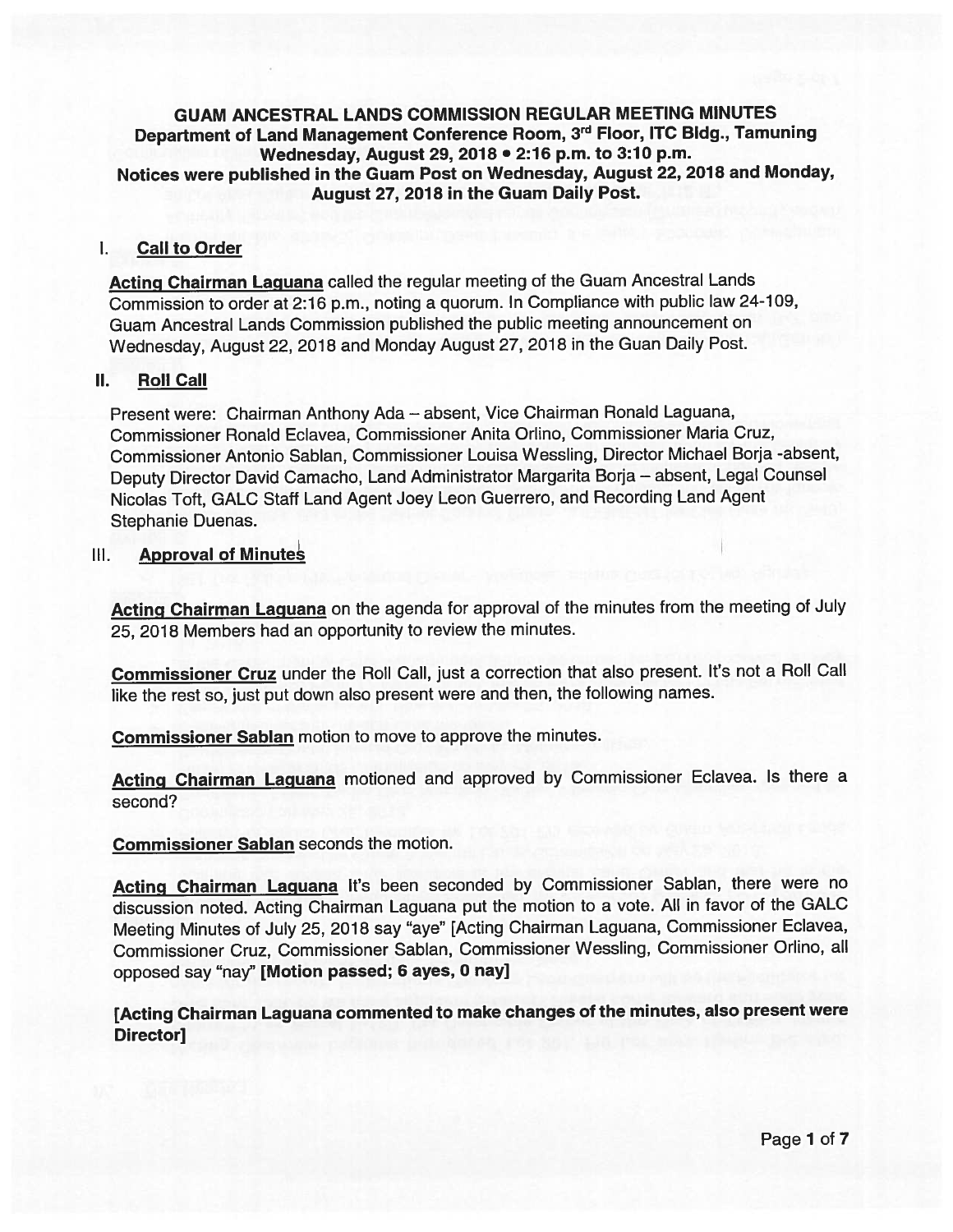# IV. Title Hearing

[Acting Chairman Laguana introduced Lot 207, Piti Lot Apra Harbor B-2 also, referred to as Parcel N-12B. the Ostensible Owner at the Time of Taking Juliana Cruz Mendiola. do we have applicant present? Please come forward and state your name for the record. He mentions that Joey Leon Guerrero will be the Facilitator for the family. Attachment on file - Facilitator's Guide.]

#### Exhibit A

- <sup>&</sup>gt; Ancestral Title and Compensation Application for Pedro Cruz Mendiola for Lot <sup>201</sup> Piti, claiming that Juliana Cruz Mendiola is the original Land Owner and that he is the grandson, received by Guam Ancestral Lands Commission on May 25, 2018.
- <sup>&</sup>gt; Affidavit of Pedro Cruz Mendiola for Lot <sup>201</sup> Piti received by Guam Ancestral Lands Commission on May 25, 2018.
- $\triangleright$  Certificate of birth, Pedro Cruz Mendiola, Father Ignacio Cruz Mendiola, received by Guam Ancestral lands Commission on May 25, 2018.
- <sup>&</sup>gt; Certificate of Death, lgnacio Cruz Mendiola, Mother Juliana.
- $\triangleright$  Certificate of Death, Juliana Cruz Mendiola.
- $\triangleright$  Family tree of the applicant, received on May 25, 2018.
- Claim of Interest, Pedro C. Mendiola and Joseph Baza Mendiola for Lot <sup>201</sup> Piti recorded at the Department of Land Management under Instrument No. <sup>921703</sup> received on May 14, 2018.

#### Exhibit B

<sup>&</sup>gt; <sup>1941</sup> Tax Roll for Piti: Recorded Owner — Mendiola, Juliana Cruz for Lot No. Aguada.

#### Exhibit C

<sup>&</sup>gt; Docket No. 484, filed in the District Court of Guam, JUDGMENT for Civil Case no. 5-49, the United States of America acknowledged Julian, Cruz Mendiola, represented by lgnacio Cruz Mendiola, Guardian, Defendant(s), sole owner(s) and (claimants) of Lot 201, Estate 953, Piti, and that the sum of \$535.00.00 represents the compensation for the taking by the UNITED STATE OF AMERICA of Fee Simple Title Absolute dated and filed November 6, 1953.

#### Exhibit D

<sup>&</sup>gt; Instrument No. 636645, Quitclaim Deed between the United States of America (Grantor) and the Guam Economic Authority (Grantee), for Lot Apra Harbor Reservation "B-2" also referred as Parcel N<sub>12</sub>-B.

#### Exhibit E

<sup>&</sup>gt; Instrument No. 638645, Quitclaim Deed between the Guam Economic Development Authority (Grantor) and the Guam Ancestral Lands Commission (Grantee) property known as Lot Apra Harbor Reservation "B-2", also referred to as Parcel "N 12-B".

IContinuation of Item IV, Title Hearing -]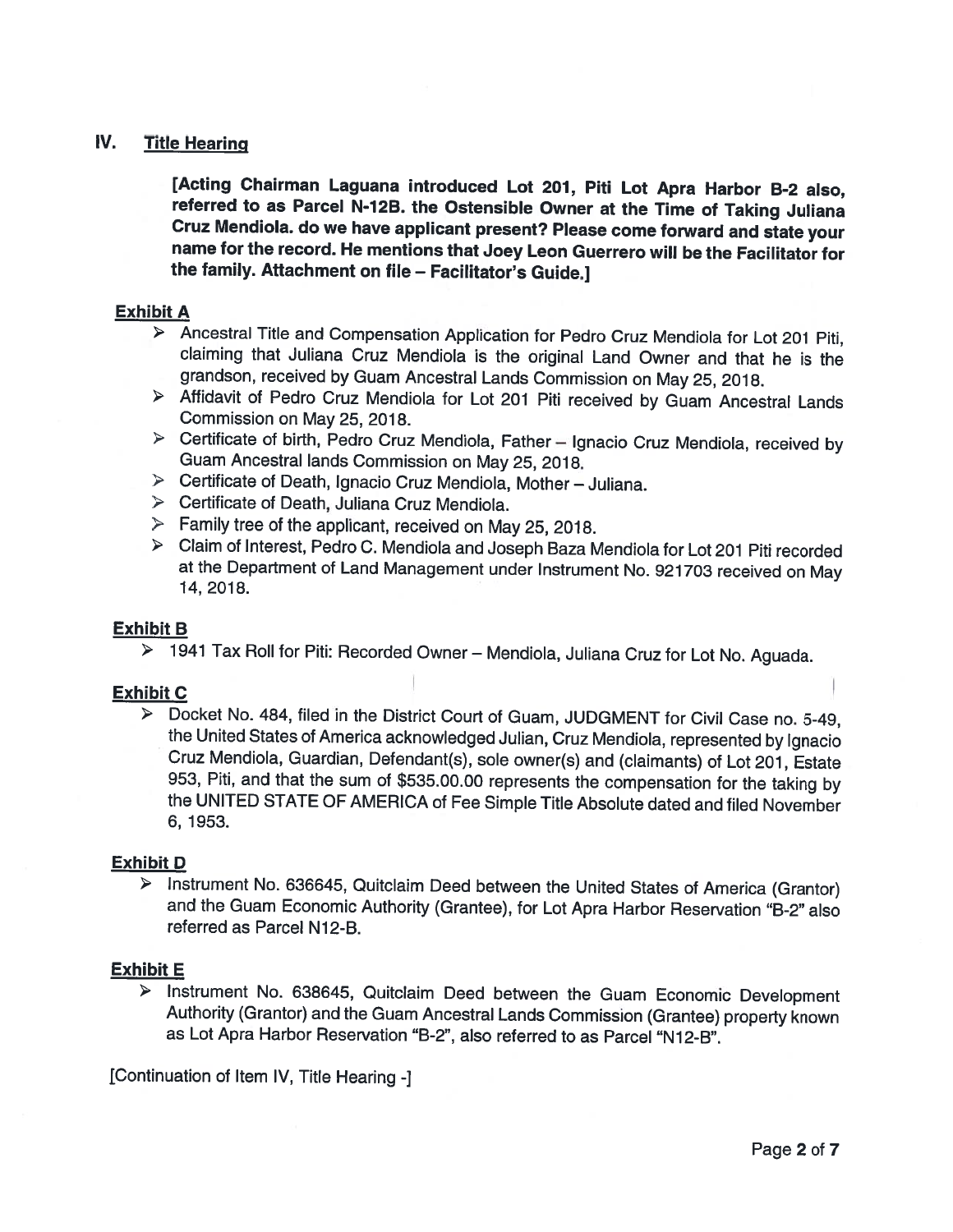# Exhibit F

- <sup>&</sup>gt; Surveyor's Certification for Lot 201, Piti. from Frank LG. Castro. Registered Land Surveyor #19. received by Guam Ancestral Lands Commission on August 13, 2018. CONCLUSION. Based on all as cited in the preceding paragraphs, He concludes that the Lot No. <sup>201</sup> is inside the boundary of the returned condemned parce<sup>l</sup> known as Lot Apra Harbor Reservation "B-2", also referred to as Parcel N12-B. and that the Guam Ancestral Lands Commission may likely adjudicate to convey title to the returned Lot No. 201, to the legal heir(s) of Estate <sup>953</sup> in Piti. Thereafter Grantees to the Estate will be responsible to have the land surveyed and mapped at their own expense.
- Earlier submittal of <sup>a</sup> Surveyor's Certification for Lot 201, Piti from L.G. Castro, Registered Land Surveyor #19 received by Guam Ancestral Lands Commission on may 25, <sup>2018</sup> but did not specify the parce<sup>l</sup> that Lot <sup>201</sup> is within Sketch of Lot <sup>201</sup> labeled Exhibit "B".
- <sup>&</sup>gt; Map Drawing No. NF1323321 Apra Harbor Reservation Boundaries and the lots condemned.
- NAVFAC Drawing No. <sup>7943934</sup> showing the boundary of Lot Apra Harbor Reservation "B 2", also referred to as Parcel N12-B.

#### Exhibit G

Abstract of Title from Pacific American Title Insurance and Escrow Company for Lot No. 201, Piti, Guam received by Guam Ancestral Lands Commission on May 5, 2018.

Acting Vice Chair Laguana any questions. no other questions noted, Acting Chairman Laguana was ready to entertain <sup>a</sup> motion for this application.

Commissioner Eclavea I'll finish my motion. based on exhibit <sup>A</sup> the applicant's application, exhibit <sup>B</sup> the <sup>1941</sup> tax roll showing Juliana Cruz Mendiola, exhibit <sup>C</sup> the District Court of Guam Judgment Civil Case, exhibit <sup>D</sup> the Quitclaim Deed from the United States of America to the Guam Economic Development Authority, exhibit <sup>E</sup> the Quitclaim Deed from GEDA to Guam Ancestral Lands Commission, exhibit <sup>F</sup> the Survey Certification, and exhibit <sup>G</sup> the Abstract of Title. <sup>I</sup> would make the motion to deed the property of the Estate of Juliana Cruz Mendiola, Lot 201, Piti.

Commissioner Sablan seconds the motion.

Acting Vice Chairman Laguana seconded by Commissioner Sablan; no discussion noted, Acting Chairman Laguana pu<sup>t</sup> the motion to <sup>a</sup> vote. All in favor of the motion say "aye." [motioned passed; <sup>6</sup> ayes, 0 nay]

### V. New Business

#### A. GEDA Monthly Report

Michael Cruz with me today is Joann Cruz is our Program Coordinator with GEDA, she handles Real Property. our repor<sup>t</sup> is relatively short.

# > Apra Harbor Parcel No. 1 (Commissary Junction -

•Kwikspace - there is no changes, they're current with their rent.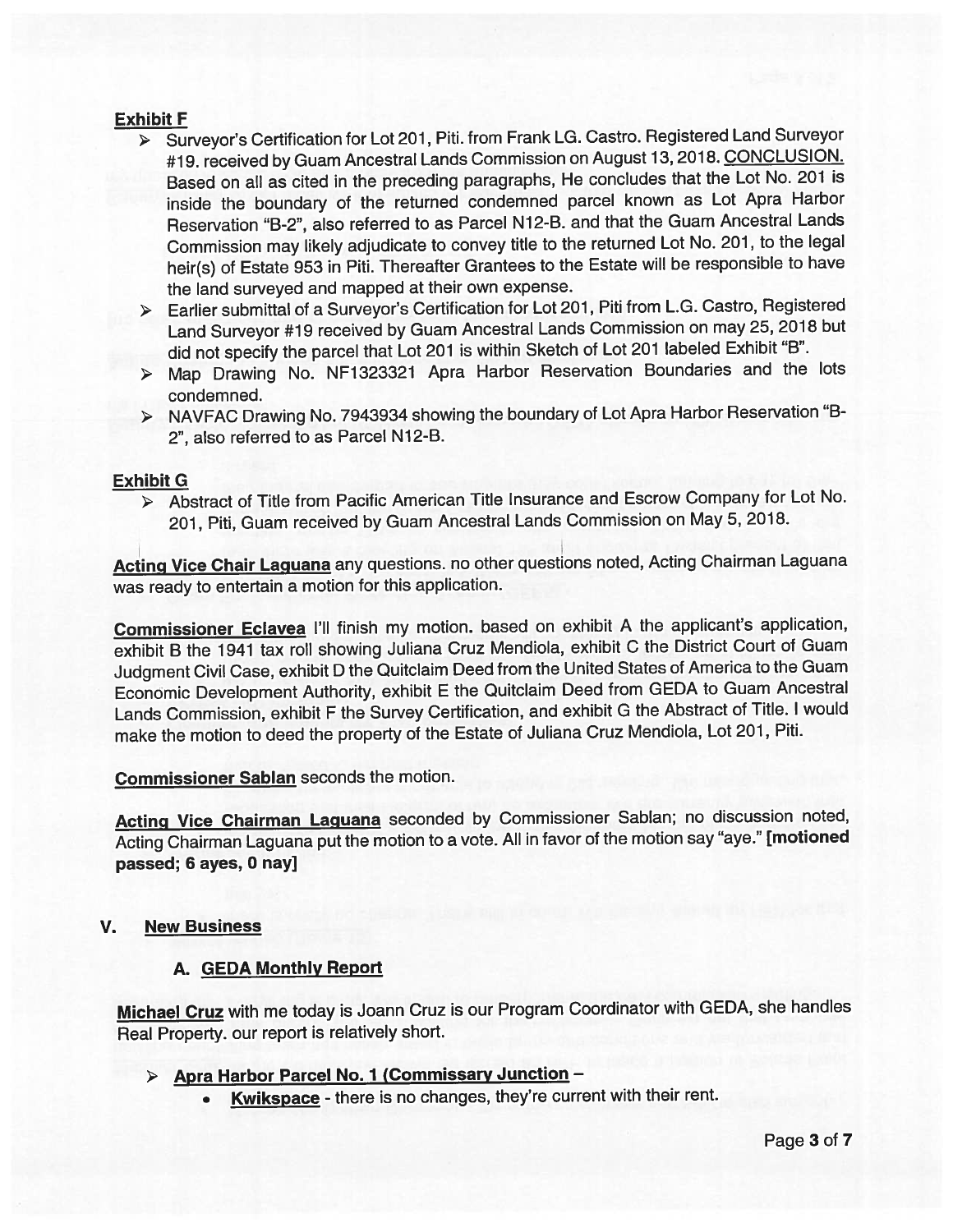• Matson Navigation Company - the same no changes and they're also current.

**Michael Cruz** as the Commission knows we issued an RFP to lease a portion of Polaris Point and the negotiating team has collaborated in basic terms and conditions and we forwarded that to the highest rank offeror and we're waiting for their response. Once we get that response assuming that everything is okay. We intend to present that at the next commission meeting.

# <sup>&</sup>gt; N5D Mangilao (Route 75)

 there is really no change. That's still in court. We haven't issued an RFP for that just yet.

# <sup>&</sup>gt; Wettengel Junction —

• we recently received <sup>a</sup> letter from the tenant Northern Market <sup>p</sup>lace and they are requesting that their Deferral of rent be extended. We are currently reviewing that because the applicant is not able to attend to this meeting. We're suggesting that, that be tabled to the next meeting.

# <sup>&</sup>gt; Licenses Agreements for Tyan properties

- > DPHSS WIC Program -
	- we understand that, that agreement has been approved by the governor. And based on the commission's decision, GEDA will no longer be involved in that particular license. All of the payments will go directly to the commission.

# <sup>&</sup>gt; Guam Environmental Protection Agency (GEPA) -

• that MOU is yet to be executed. We're still providing management services over that. there was a meeting on August 13<sup>th</sup> and I apologize I wasn't present at that meeting. maybe Dave or somebody else could talk about that. but, it's our understanding that the Guam Environmental Protection Agency wants to work with their federal counterpart to see whether they could secure funding to pay for their arrears.

Deputy Director Camacho the MOU has been signed by GEPA already and Chairman Ada. and it's in the process.

Acting Chairman Laguana any questions from the commissioners.

# [no other questions and/or comments from the commissioners]

# B. Land Owners Recovery Fund (LRF)

Commissioner Cruz I recall we looked into the advertisement that we can't use Recovery Fund. my question is do we have any money from the administrator.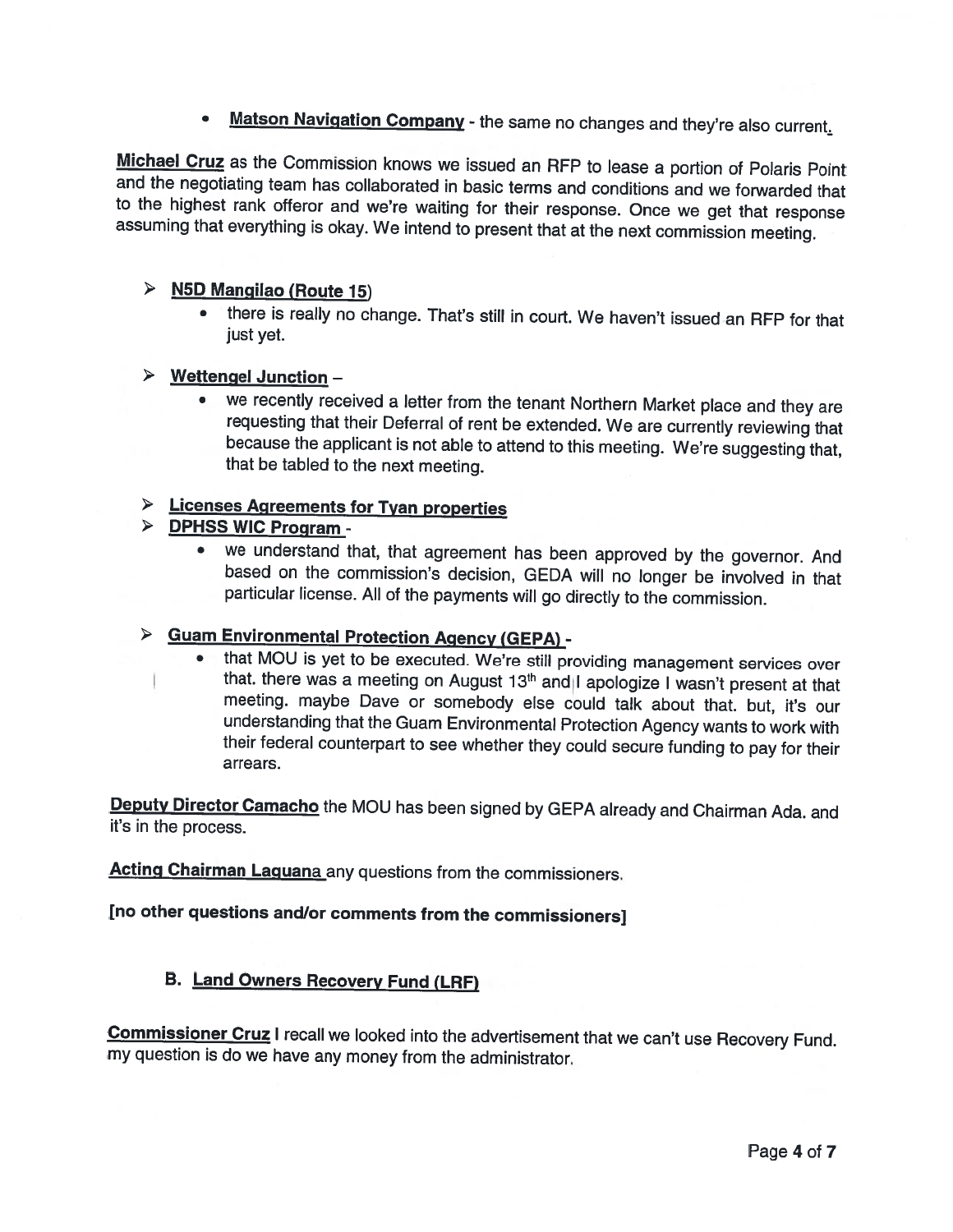Deputy Director Camacho we referred this report to our Attorney and I asked him to comment on that.

Legal Counsel Toft in reviewing it, it looks like it would be acceptable under either one of subsection <sup>1</sup> or, subsection <sup>5</sup> in reviewing this. any of these unidentified ones would be perspective lands claims as well. so, <sup>I</sup> think it will <sup>b</sup> covered by either one.

Deputy Director Camacho just for your information it went to two audits already. This thing was brought up and it was approve<sup>d</sup> already by the audit.

Commissioner Cruz do we have any other funds to use for the advertisement.

Deputy Director Camacho no we don't have any fund but, for the new account is directly addressing the land bank dispose land owner. It's not the regular claimants that were returning the property. that money will not fit on that. on the new account that we opene<sup>d</sup> the infrastructure. we have no other account.

Acting Chairman Laguana the next step is to follow the process.

#### VI. Public Comments

[Seeing none, Acting Chairman Laguana, closed the public comment period.]

#### VII. Director's Report

Deputy Director Camacho we're starting on the payments that we're being received from Polaris Point. We're already addressing it and depositing it on the new account.

Commissioner Cruz do we need to have a policy, a resolution on what we're going to use that funding for, or, can it just be <sup>a</sup> blanket in relationship of improvement of the...

Deputy Director Camacho if they identify what it's for. and we're asking from the board if you know somebody that's the heirs of those land owners let us know. We're trying our best to communicate with them. It's up to you board, you make the decision.

Acting Chairman Laguana I just want to let the commissioners know but, Mr. Director I think we instructed you to <sup>g</sup>ive us <sup>a</sup> price code.

Deputy Director Camacho it all depends on what type of advertisement of whether the size is a full size or half page.

Acting Chairman Laguana draft up the actual size and the cost of the ad.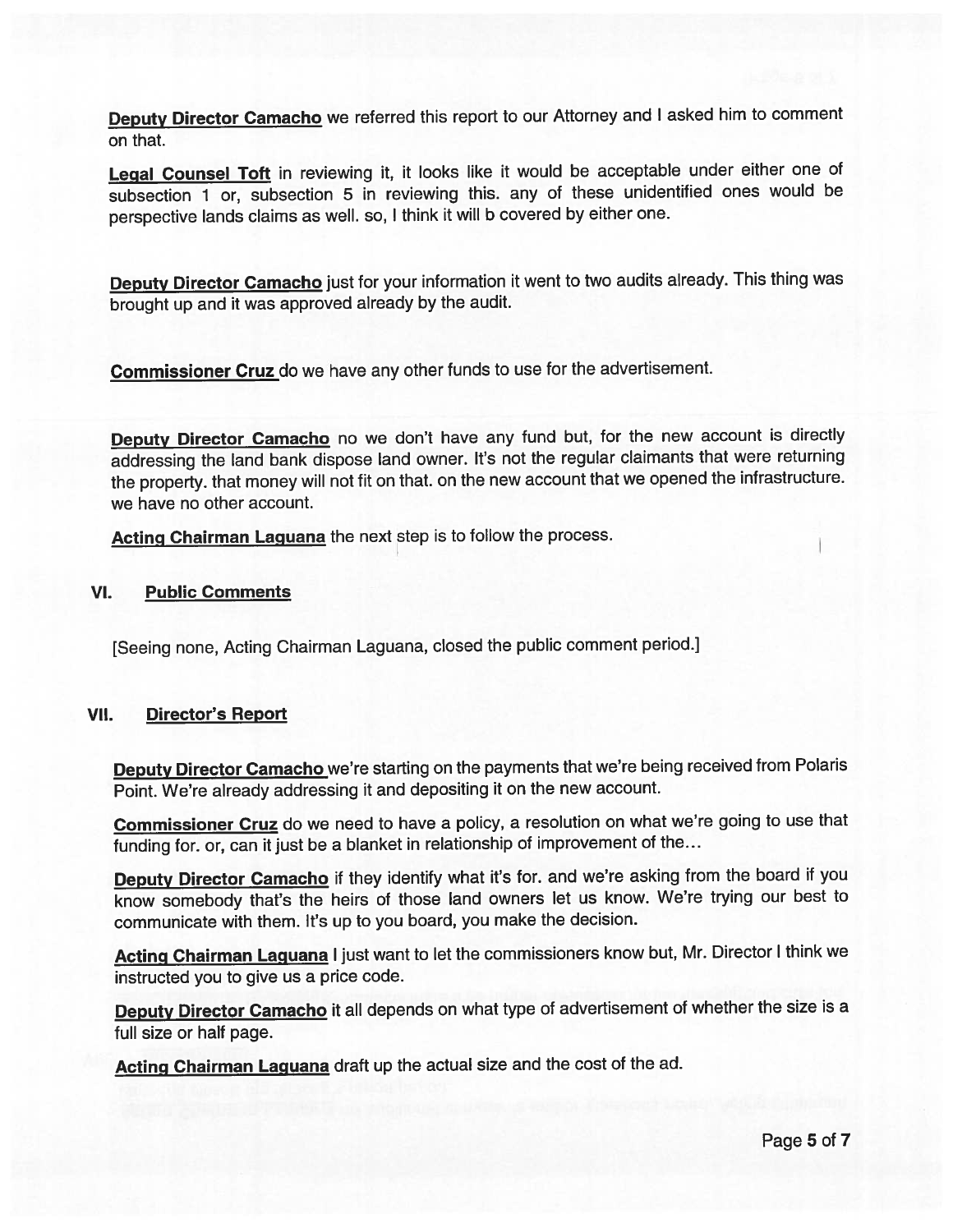Acting Chairman Laguana no additional comments and/or questions noted, Acting Chairman Laguana closed the director's repor<sup>t</sup> period.

# VIII. Adjournment

 $\mathbf{I}$ 

Acting Chairman Laguana mentions there's no further discussion for the meeting and calls this meeting adjourned.

Ť